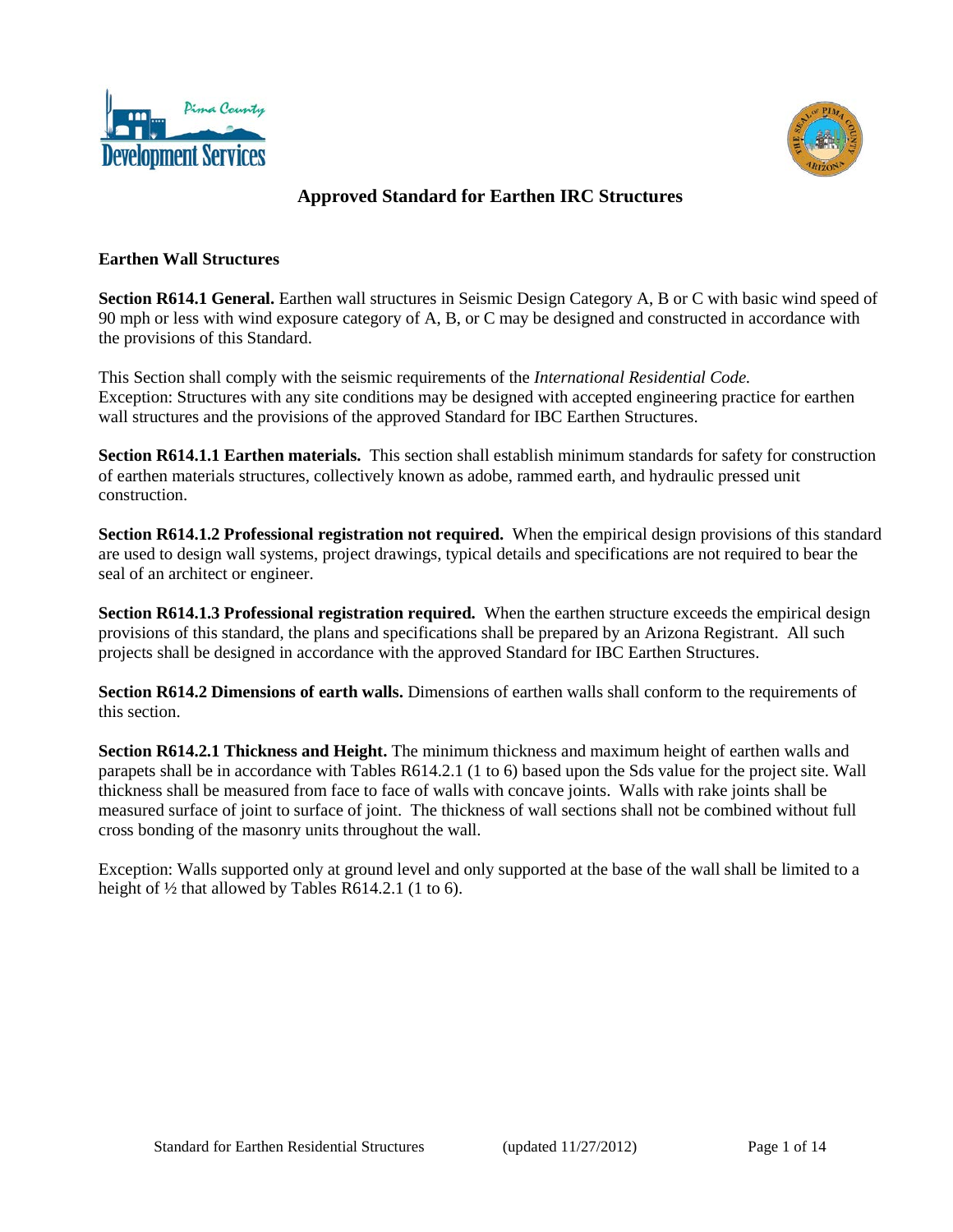### **Table R614.2.1 (1)**

**Seismic Sites with Sds 0.00 TO 0.25**

|                           | 10       | 11       | 12       | <b>Actual Wall thickness (in)</b><br>13      | 14       | 15       | 16       | 18       | 20       | 22       | 24       |
|---------------------------|----------|----------|----------|----------------------------------------------|----------|----------|----------|----------|----------|----------|----------|
|                           |          |          |          | <b>Maximum Wall Heights (inches)</b>         |          |          |          |          |          |          |          |
| <b>EXTERIOR</b>           | NP       | 83       | 99       | 116                                          | 135      | 144      | 144      | 144      | 144      | 144      | 144      |
| <b>INTERIOR</b>           | 127      | 140      | 144      | 144                                          | 144      | 144      | 144      | 144      | 144      | 144      | 144      |
| <b>PARAPET</b>            | NP       | 22       | 24       | 26                                           | 28       | 30       | 32       | 36       | 40       | 44       | 48       |
|                           |          |          |          |                                              |          |          |          |          |          |          |          |
|                           |          |          |          |                                              |          |          |          |          |          |          |          |
|                           |          |          |          | <b>Bond Beam Size and Steel Requirements</b> |          |          |          |          |          |          |          |
| <b>EXTERIOR WALL</b>      |          |          |          | All Bond Beams 8" Minimum Height             |          |          |          |          |          |          |          |
| <b>NO PARAPET</b>         |          |          |          |                                              |          |          |          |          |          |          |          |
| TYPE "A"                  | $2 - #4$ | $2 - #4$ | $2 - #5$ | $2 - #5$                                     | $2 - #5$ | $2 - #5$ | $2 - #4$ | $2 - #4$ | $2 - #4$ | $2 - #4$ | $2 - #4$ |
| TYPE "B"                  | $2 - #5$ | $2 - #5$ | $2 - #5$ | $4 - #4$                                     | $4 - #4$ | $4 - #4$ | $2 - #5$ | $2 - #4$ | $2 - #4$ | $2 - #4$ | $2 - #4$ |
| TYPE "C"                  | NP       | NP       | NP       | NP                                           | NP       | $4 - #5$ | $4 - #4$ | $2 - #4$ | $2 - #4$ | $2 - #4$ | $2 - #4$ |
|                           |          |          |          |                                              |          |          |          |          |          |          |          |
| <b>EXTERIOR WALL</b>      |          |          |          |                                              |          |          |          |          |          |          |          |
|                           |          |          |          |                                              |          |          |          |          |          |          |          |
| with FULL PARAPET         | $2 - #4$ | $2 - #4$ | $2 - #5$ | $2 - #5$                                     | $2 - #5$ | $2 - #5$ | $2 - #4$ | $2 - #4$ | $2 - #4$ | $2 - #4$ | $2 - #4$ |
| TYPE "A"                  | $2 - #5$ | $2 - #5$ | $2 - #5$ | $4 - #4$                                     | $4 - #4$ | $4 - #4$ | $2 - #5$ | $2 - #4$ | $2 - #4$ | $2 - #4$ | $2 - #4$ |
| TYPE "B"                  | NP       | NP       | NP       | NP                                           | NP       | $4 - #5$ | $4 - #4$ | $2 - #4$ | $2 - #4$ | $2 - #4$ | $2 - #4$ |
| TYPE "C"                  |          |          |          |                                              |          |          |          |          |          |          |          |
|                           |          |          |          |                                              |          |          |          |          |          |          |          |
| <b>INTERIOR WALL</b>      |          |          |          |                                              |          |          |          |          |          |          |          |
| with infill between beams |          |          |          |                                              |          |          |          |          |          |          |          |
| TYPE "A"                  | $2 - #4$ | $2 - #4$ | $2 - #5$ | $2 - #5$                                     | $2 - #5$ | $2 - #5$ | $2 - #4$ | $2 - #4$ | $2 - #4$ | $2 - #4$ | $2 - #4$ |
| TYPE "B"                  | $2 - #5$ | $2 - #5$ | $2 - #5$ | $4 - #4$                                     | $4 - #4$ | $4 - #4$ | $2 - #5$ | $2 - #4$ | $2 - #4$ | $2 - #4$ | $2 - #4$ |
| TYPE "C"                  | NP       | NP       | NP       | $\bf NP$                                     | NP       | $4 - #5$ | $4 - #4$ | $2 - #4$ | $2 - #4$ | $2 - #4$ | $2 - #4$ |

 **Assuming zero tension out-of-plane**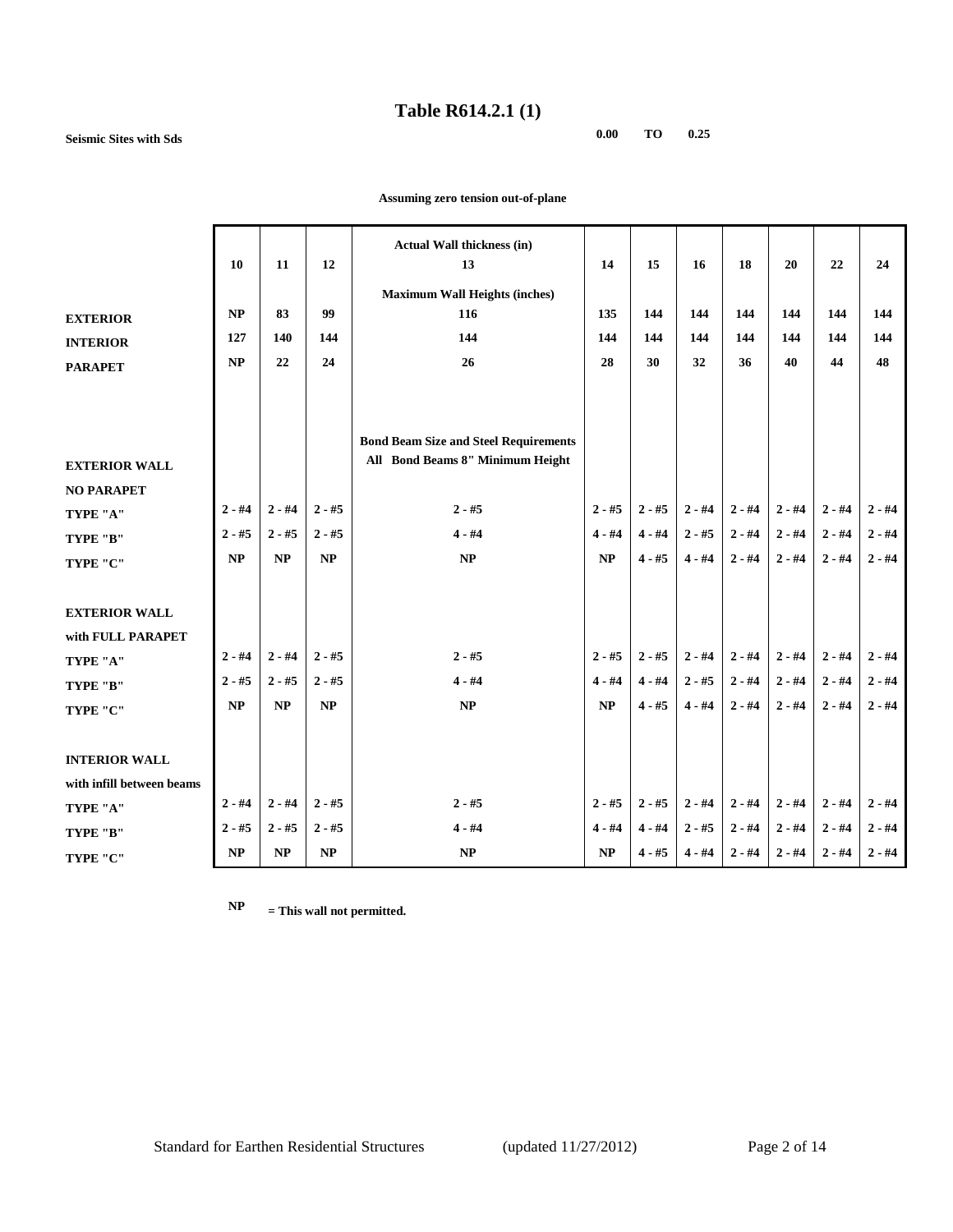## **Table R614.2.1 (2)**

**Seismic Sites with Sds 0.25 TO 0.30**

|                           | 10        | 11       | 12       | <b>Actual Wall thickness (in)</b><br>13                                          | 14       | 15       | 16       | 18       | 20       | 22       | 24       |
|---------------------------|-----------|----------|----------|----------------------------------------------------------------------------------|----------|----------|----------|----------|----------|----------|----------|
|                           |           |          |          | <b>Maximum Wall Heights (inches)</b>                                             |          |          |          |          |          |          |          |
| <b>EXTERIOR</b>           | <b>NP</b> | 83       | 99       | 116                                                                              | 135      | 144      | 144      | 144      | 144      | 144      | 144      |
| <b>INTERIOR</b>           | 106       | 116      | 127      | 137                                                                              | 144      | 144      | 144      | 144      | 144      | 144      | 144      |
| <b>PARAPET</b>            | <b>NP</b> | 22       | 24       | 26                                                                               | 28       | 30       | 32       | 36       | 40       | 44       | 48       |
| <b>EXTERIOR WALL</b>      |           |          |          | <b>Bond Beam Size and Steel Requirements</b><br>All Bond Beams 8" Minimum Height |          |          |          |          |          |          |          |
| <b>NO PARAPET</b>         | $2 - #4$  | $2 - #5$ | $2 - #5$ | $2 - #5$                                                                         | $4 - #4$ | $4 - #4$ | $2 - #5$ | $2 - #4$ | $2 - #4$ | $2 - #4$ | $2 - #4$ |
| TYPE "A"                  | $2 - #5$  | $4 - #4$ | $4 - #4$ | $4 - #5$                                                                         | $4 - #5$ | $4 - #5$ | $4 - #4$ | $2 - #5$ | $2 - #4$ | $2 - #4$ | $2 - #4$ |
| TYPE "B"                  |           |          |          |                                                                                  |          |          |          |          |          |          |          |
| TYPE "C"                  | <b>NP</b> | NP       | NP       | $\bf NP$                                                                         | NP       | $4 - #5$ | $4 - #5$ | $2 - #5$ | $2 - #4$ | $2 - #4$ | $2 - #4$ |
|                           |           |          |          |                                                                                  |          |          |          |          |          |          |          |
| <b>EXTERIOR WALL</b>      |           |          |          |                                                                                  |          |          |          |          |          |          |          |
| with FULL PARAPET         |           |          |          |                                                                                  |          |          |          |          |          |          |          |
| TYPE "A"                  | $2 - #4$  | $2 - #5$ | $2 - #5$ | $2 - #5$                                                                         | $4 - #4$ | $4 - #4$ | $2 - #5$ | $2 - #4$ | $2 - #4$ | $2 - #4$ | $2 - #4$ |
| TYPE "B"                  | $2 - #5$  | $4 - #4$ | $4 - #4$ | $4 - #5$                                                                         | $4 - #5$ | $4 - #5$ | $4 - #4$ | $2 - #5$ | $2 - #4$ | $2 - #4$ | $2 - #4$ |
| TYPE "C"                  | <b>NP</b> | NP       | NP       | NP                                                                               | NP       | $4 - #5$ | $4 - #5$ | $2 - #5$ | $2 - #4$ | $2 - #4$ | $2 - #4$ |
|                           |           |          |          |                                                                                  |          |          |          |          |          |          |          |
| <b>INTERIOR WALL</b>      |           |          |          |                                                                                  |          |          |          |          |          |          |          |
| with infill between beams |           |          |          |                                                                                  |          |          |          |          |          |          |          |
| TYPE "A"                  | $2 - #4$  | $2 - #5$ | $2 - #5$ | $2 - #5$                                                                         | $4 - #4$ | $4 - #4$ | $2 - #5$ | $2 - #4$ | $2 - #4$ | $2 - #4$ | $2 - #4$ |
| TYPE "B"                  | $2 - #5$  | $4 - #4$ | $4 - #4$ | $4 - #5$                                                                         | $4 - #5$ | $4 - #5$ | $4 - #4$ | $2 - #5$ | $2 - #4$ | $2 - #4$ | $2 - #4$ |
| TYPE "C"                  | NP        | $\bf NP$ | $\bf NP$ | $\bf NP$                                                                         | $\bf NP$ | $4 - #5$ | $4 - #5$ | $2 - #5$ | $2 - #4$ | $2 - #4$ | $2 - #4$ |

 **Assuming zero tension out-of-plane**

| <b>BOND BEAM LOAD</b> | 46  | -61 | 79  | 100 | 125 | 125 | 108 | 80  | 42  | $\bf{0}$ |     |
|-----------------------|-----|-----|-----|-----|-----|-----|-----|-----|-----|----------|-----|
| <b>BOND BEAM LOAD</b> | 81  | 103 | 130 | 160 | 194 | 204 | 198 | 194 | 183 | 171      | 203 |
| <b>BOND BEAM LOAD</b> | -84 | 100 | 118 | 137 | 150 | 151 | 152 | 155 | 158 | 161      | 164 |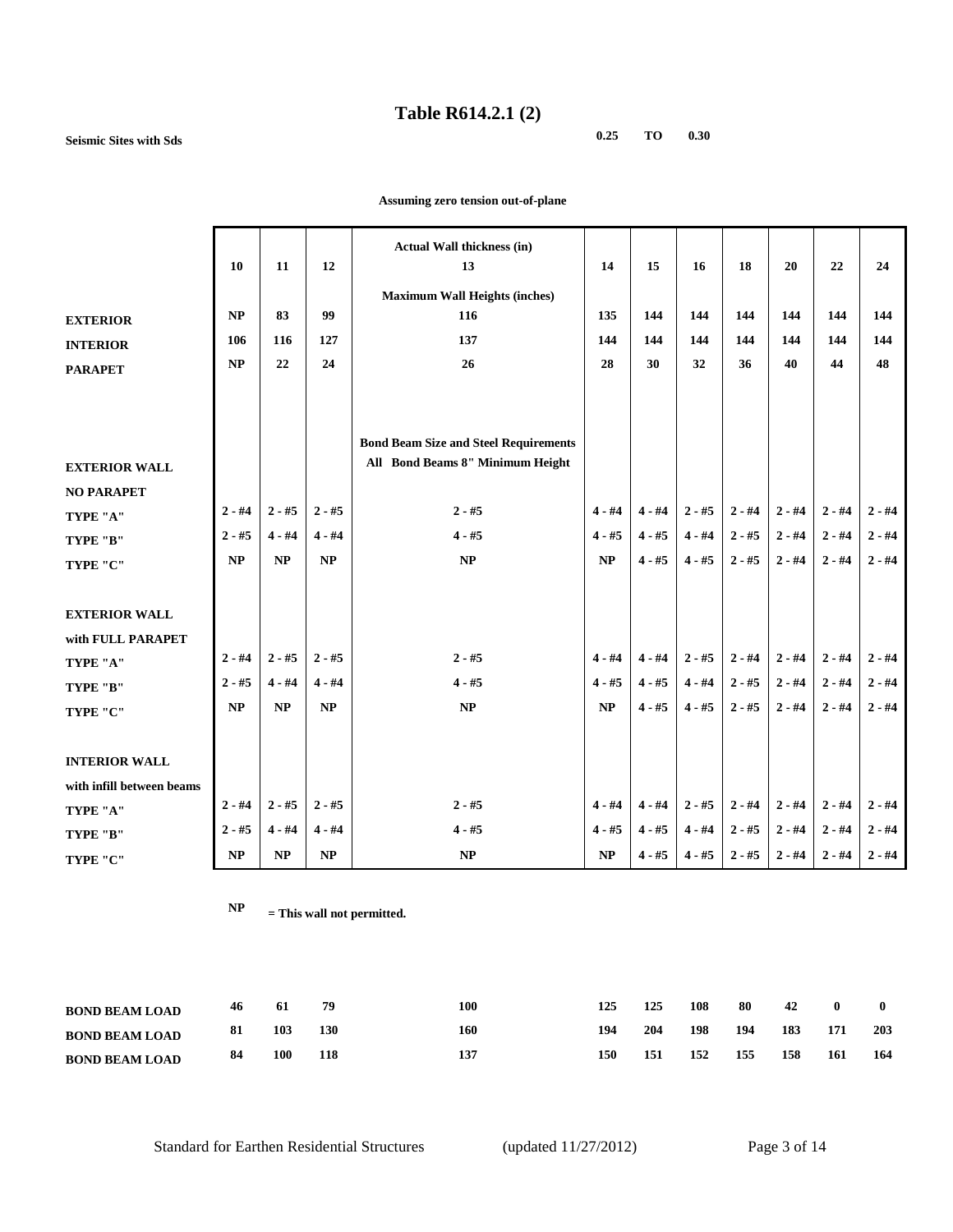### **Table R614.2.1 (3)**

**Seismic Sites with Sds 0.30 TO 0.35**

|                           |          |          |          | <b>Actual Wall thickness (in)</b>            |          |          |          |          |          |          |          |
|---------------------------|----------|----------|----------|----------------------------------------------|----------|----------|----------|----------|----------|----------|----------|
|                           | 10       | 11       | 12       | 13                                           | 14       | 15       | 16       | 18       | 20       | 22       | 24       |
|                           |          |          |          | <b>Maximum Wall Heights (inches)</b>         |          |          |          |          |          |          |          |
| <b>EXTERIOR</b>           | NP       | 83       | 99       | 116                                          | 127      | 136      | 144      | 144      | 144      | 144      | 144      |
| <b>INTERIOR</b>           | 91       | 100      | 109      | 118                                          | 127      | 136      | 144      | 144      | 144      | 144      | 144      |
| <b>PARAPET</b>            | NP       | 22       | 24       | 26                                           | 28       | 30       | 32       | 36       | 40       | 44       | 48       |
|                           |          |          |          |                                              |          |          |          |          |          |          |          |
|                           |          |          |          |                                              |          |          |          |          |          |          |          |
|                           |          |          |          | <b>Bond Beam Size and Steel Requirements</b> |          |          |          |          |          |          |          |
| <b>EXTERIOR WALL</b>      |          |          |          | All Bond Beams 8" Minimum Height             |          |          |          |          |          |          |          |
| <b>NO PARAPET</b>         |          |          |          |                                              |          |          |          |          |          |          |          |
| TYPE "A"                  | $2 - #5$ | $2 - #5$ | $2 - #5$ | $4 - #4$                                     | $4 - #4$ | $4 - #5$ | $4 - #5$ | $4 - #4$ | $2 - #5$ | $2 - #4$ | $2 - #4$ |
| TYPE "B"                  | $4 - #4$ | $4 - #4$ | $4 - #5$ | $4 - #5$                                     | $4 - #5$ | $4 - #5$ | $4 - #5$ | $4 - #4$ | $2 - #5$ | $2 - #4$ | $2 - #4$ |
| TYPE "C"                  | NP       | NP       | NP       | NP                                           | NP       | $4 - #6$ | $4 - #6$ | $4 - #5$ | $4 - #4$ | $2 - #5$ | $2 - #4$ |
|                           |          |          |          |                                              |          |          |          |          |          |          |          |
| <b>EXTERIOR WALL</b>      |          |          |          |                                              |          |          |          |          |          |          |          |
| with FULL PARAPET         |          |          |          |                                              |          |          |          |          |          |          |          |
| TYPE "A"                  | $2 - #5$ | $2 - #5$ | $2 - #5$ | $4 - #4$                                     | $4 - #4$ | $4 - #5$ | $4 - #5$ | $4 - #4$ | $2 - #5$ | $2 - #4$ | $2 - #4$ |
| TYPE "B"                  | $4 - #4$ | $4 - #4$ | $4 - #5$ | $4 - #5$                                     | $4 - #5$ | $4 - #5$ | $4 - #5$ | $4 - #4$ | $2 - #5$ | $2 - #4$ | $2 - #4$ |
| TYPE "C"                  | NP       | NP       | NP       | NP                                           | NP       | $4 - #6$ | $4 - #6$ | $4 - #5$ | $4 - #4$ | $2 - #5$ | $2 - #4$ |
|                           |          |          |          |                                              |          |          |          |          |          |          |          |
| <b>INTERIOR WALL</b>      |          |          |          |                                              |          |          |          |          |          |          |          |
| with infill between beams |          |          |          |                                              |          |          |          |          |          |          |          |
| TYPE "A"                  | $2 - #5$ | $2 - #5$ | $2 - #5$ | $4 - #4$                                     | $4 - #4$ | $4 - #5$ | $4 - #5$ | $4 - #4$ | $2 - #5$ | $2 - #4$ | $2 - #4$ |
| TYPE "B"                  | $4 - #4$ | $4 - #4$ | $4 - #5$ | $4 - #5$                                     | $4 - #5$ | $4 - #5$ | $4 - #5$ | $4 - #4$ | $2 - #5$ | $2 - #4$ | $2 - #4$ |
| TYPE "C"                  | $\bf NP$ | NP       | $\bf NP$ | $\bf NP$                                     | $\bf NP$ | $4 - #6$ | $4 - #6$ | $4 - #5$ | $4 - #4$ | $2 - #5$ | $2 - #4$ |

 **Assuming zero tension out-of-plane**

| <b>BOND BEAM LOAD</b> | 53  |     | 92  | 117 | 137 | 157 | 176 | 156 | 127 | -88 | 40  |
|-----------------------|-----|-----|-----|-----|-----|-----|-----|-----|-----|-----|-----|
| <b>BOND BEAM LOAD</b> | 94  |     | 151 | 186 | 218 | 250 | 281 | 289 | 291 | 287 | 277 |
| <b>BOND BEAM LOAD</b> | -86 | 103 | 120 | 140 | 160 | 182 | 203 | 206 | 210 | 213 | 216 |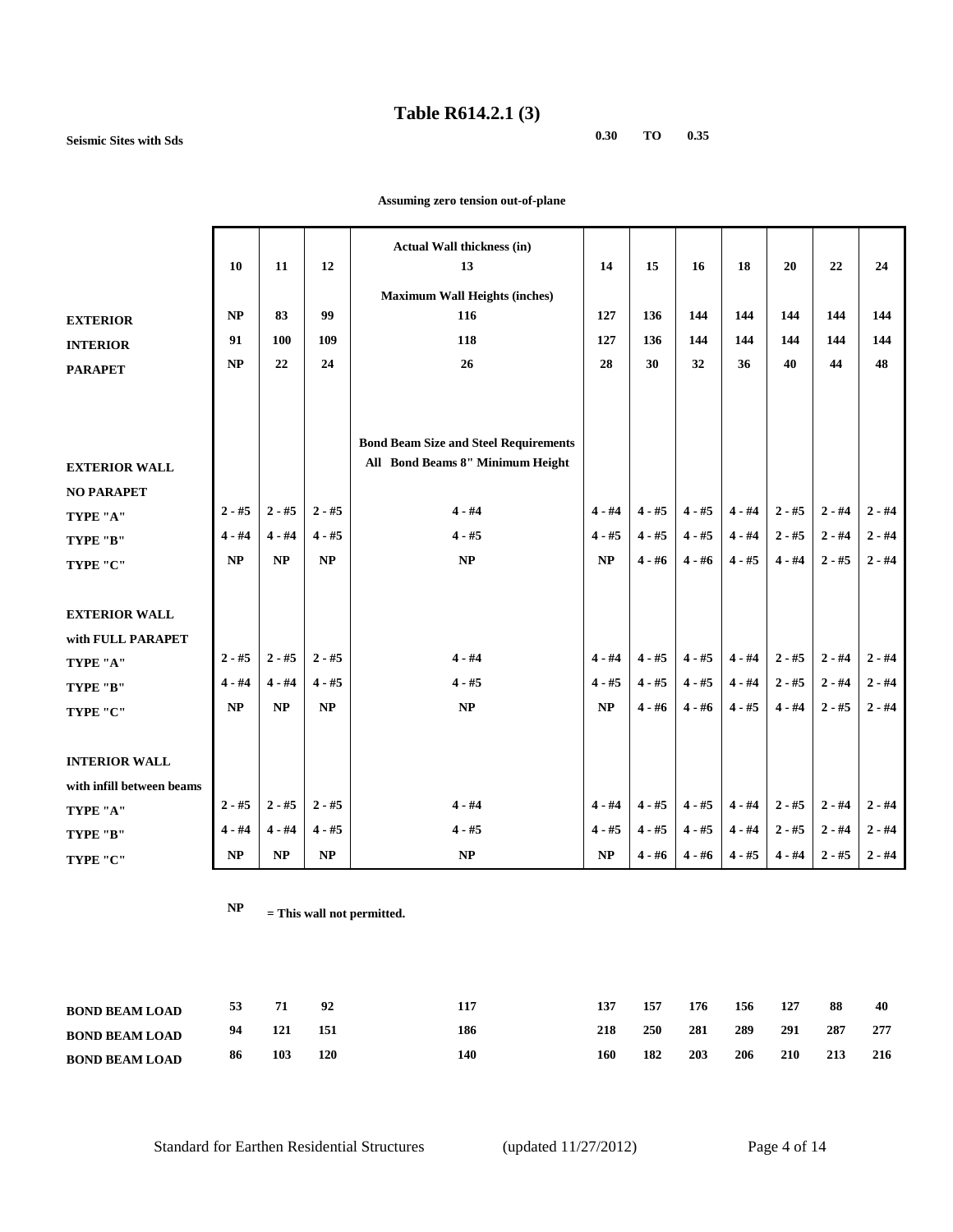#### **Table R614.2.1 (4)**

**Seismic Sites with Sds 0.35 TO 0.40**

|                           |           |          |          | <b>Actual Wall thickness (in)</b>            |          |          |          |          |          |          |          |
|---------------------------|-----------|----------|----------|----------------------------------------------|----------|----------|----------|----------|----------|----------|----------|
|                           | 10        | 11       | 12       | 13                                           | 14       | 15       | 16       | 18       | 20       | 22       | 24       |
|                           |           |          |          | <b>Maximum Wall Heights (inches)</b>         |          |          |          |          |          |          |          |
| <b>EXTERIOR</b>           | NP        | 83       | 95       | 103                                          | 111      | 119      | 127      | 143      | 144      | 144      | 144      |
| <b>INTERIOR</b>           | 79        | 87       | 95       | 103                                          | 111      | 119      | 127      | 143      | 144      | 144      | 144      |
| <b>PARAPET</b>            | NP        | 22       | 24       | 26                                           | 28       | 30       | 32       | 36       | 40       | 44       | 48       |
|                           |           |          |          |                                              |          |          |          |          |          |          |          |
|                           |           |          |          |                                              |          |          |          |          |          |          |          |
|                           |           |          |          | <b>Bond Beam Size and Steel Requirements</b> |          |          |          |          |          |          |          |
| <b>EXTERIOR WALL</b>      |           |          |          | All Bond Beams 8" Minimum Height             |          |          |          |          |          |          |          |
| <b>NO PARAPET</b>         |           |          |          |                                              |          |          |          |          |          |          |          |
| TYPE "A"                  | $2 - #5$  | $2 - #5$ | $4 - #4$ | $4 - #4$                                     | $4 - #4$ | $4 - #5$ | $4 - #5$ | $4 - #5$ | $4 - #4$ | $2 - #5$ | $2 - #5$ |
| TYPE "B"                  | $4 - #4$  | $4 - #5$ | $4 - #5$ | $4 - #5$                                     | $4 - #5$ | $4 - #5$ | $4 - #5$ | $4 - #5$ | $4 - #5$ | $4 - #4$ | $2 - #5$ |
| TYPE "C"                  | <b>NP</b> | NP       | NP       | NP                                           | NP       | $4 - #6$ | $4 - #6$ | $4 - #6$ | $4 - #5$ | $4 - #5$ | $2 - #5$ |
|                           |           |          |          |                                              |          |          |          |          |          |          |          |
| <b>EXTERIOR WALL</b>      |           |          |          |                                              |          |          |          |          |          |          |          |
| with FULL PARAPET         |           |          |          |                                              |          |          |          |          |          |          |          |
| TYPE "A"                  | $2 - #5$  | $2 - #5$ | $4 - #4$ | $4 - #4$                                     | $4 - #4$ | $4 - #5$ | $4 - #5$ | $4 - #5$ | $4 - #4$ | $2 - #5$ | $2 - #5$ |
| TYPE "B"                  | $4 - #4$  | $4 - #5$ | $4 - #5$ | $4 - #5$                                     | $4 - #5$ | $4 - #5$ | $4 - #5$ | $4 - #5$ | $4 - #5$ | $4 - #4$ | $2 - #5$ |
| TYPE "C"                  | NP        | NP       | NP       | NP                                           | NP       | $4 - #6$ | $4 - #6$ | $4 - #6$ | $4 - #5$ | $4 - #5$ | $2 - #5$ |
|                           |           |          |          |                                              |          |          |          |          |          |          |          |
| <b>INTERIOR WALL</b>      |           |          |          |                                              |          |          |          |          |          |          |          |
| with infill between beams |           |          |          |                                              |          |          |          |          |          |          |          |
| TYPE "A"                  | $2 - #5$  | $2 - #5$ | $4 - #4$ | $4 - #4$                                     | $4 - #4$ | $4 - #5$ | $4 - #5$ | $4 - #5$ | $4 - #4$ | $2 - #5$ | $2 - #5$ |
| TYPE "B"                  | $4 - #4$  | $4 - #5$ | $4 - #5$ | $4 - #5$                                     | $4 - #5$ | $4 - #5$ | $4 - #5$ | $4 - #5$ | $4 - #5$ | $4 - #4$ | $2 - #5$ |
| TYPE "C"                  | NP        | $\bf NP$ | $\bf NP$ | $\bf NP$                                     | NP       | $4 - #6$ | $4 - #6$ | $4 - #6$ | $4 - #5$ | $4 - #5$ | $2 - #5$ |

 **Assuming zero tension out-of-plane**

| <b>BOND BEAM LOAD</b> | -61 | 81  | 101 | 118 | 137 | 157 | 179 | 227 | 211 | 181 | 142 |
|-----------------------|-----|-----|-----|-----|-----|-----|-----|-----|-----|-----|-----|
| <b>BOND BEAM LOAD</b> | 108 | 138 | 168 | 198 | 229 | 263 | 299 | 379 | 399 | 409 | 412 |
| <b>BOND BEAM LOAD</b> | 89  | 105 | 123 | 143 | 163 | 186 | 209 | 260 | 268 | 272 | 276 |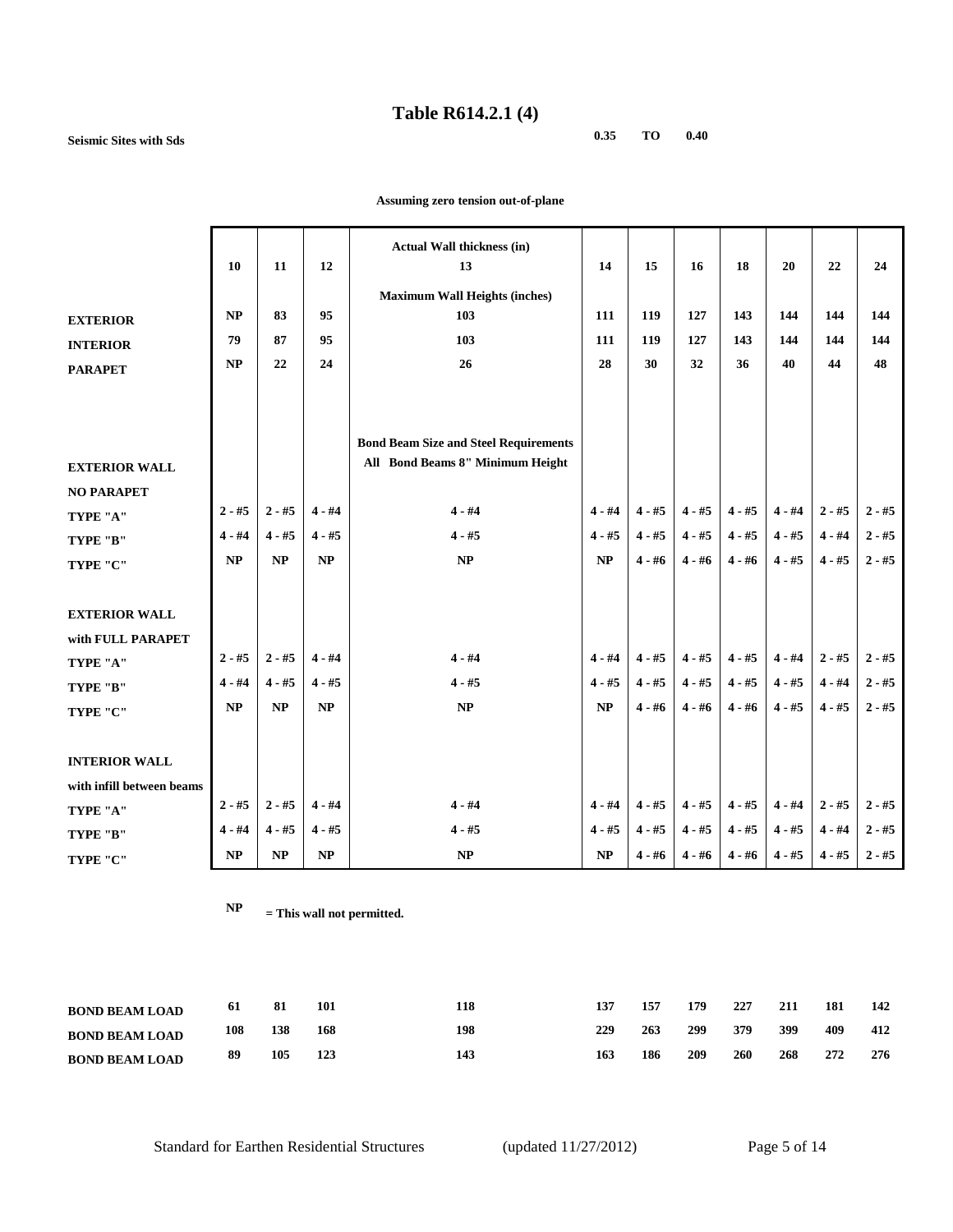## **Table R614.2.1 (5)**

**Seismic Sites with Sds 0.40 TO 0.45**

|                           | 10        | 11       | 12       | <b>Actual Wall thickness (in)</b><br>13      | 14       | 15       | 16       | 18       | 20       | 22       | 24       |
|---------------------------|-----------|----------|----------|----------------------------------------------|----------|----------|----------|----------|----------|----------|----------|
|                           |           |          |          | <b>Maximum Wall Heights (inches)</b>         |          |          |          |          |          |          |          |
| <b>EXTERIOR</b>           | <b>NP</b> | 78       | 85       | 92                                           | 99       | 106      | 113      | 127      | 141      | 144      | 144      |
| <b>INTERIOR</b>           | 70        | 78       | 85       | 92                                           | 99       | 106      | 113      | 127      | 141      | 144      | 144      |
| <b>PARAPET</b>            | NP        | 22       | 24       | 26                                           | 28       | 30       | 32       | 36       | 40       | 44       | 48       |
|                           |           |          |          |                                              |          |          |          |          |          |          |          |
|                           |           |          |          |                                              |          |          |          |          |          |          |          |
|                           |           |          |          | <b>Bond Beam Size and Steel Requirements</b> |          |          |          |          |          |          |          |
| <b>EXTERIOR WALL</b>      |           |          |          | All Bond Beams 8" Minimum Height             |          |          |          |          |          |          |          |
| <b>NO PARAPET</b>         |           |          |          |                                              |          |          |          |          |          |          |          |
| TYPE "A"                  | $2 - #5$  | $2 - #5$ | $4 - #4$ | $4 - #4$                                     | $4 - #4$ | $4 - #5$ | $4 - #5$ | $4 - #5$ | $4 - #5$ | $4 - #5$ | $4 - #4$ |
| TYPE "B"                  | $4 - #5$  | $4 - #5$ | $4 - #5$ | $4 - #5$                                     | $4 - #5$ | $4 - #5$ | $4 - #5$ | $4 - #5$ | $4 - #6$ | $4 - #5$ | $4 - #5$ |
| TYPE "C"                  | NP        | NP       | NP       | NP                                           | NP       | $4 - #6$ | $4 - #6$ | $4 - #6$ | $4 - #6$ | $4 - #6$ | $4 - #5$ |
|                           |           |          |          |                                              |          |          |          |          |          |          |          |
| <b>EXTERIOR WALL</b>      |           |          |          |                                              |          |          |          |          |          |          |          |
| with FULL PARAPET         |           |          |          |                                              |          |          |          |          |          |          |          |
| TYPE "A"                  | $2 - #5$  | $2 - #5$ | $4 - #4$ | $4 - #4$                                     | $4 - #4$ | $4 - #5$ | $4 - #5$ | $4 - #5$ | $4 - #5$ | $4 - #5$ | $4 - #4$ |
| TYPE "B"                  | $4 - #5$  | $4 - #5$ | $4 - #5$ | $4 - #5$                                     | $4 - #5$ | $4 - #5$ | $4 - #5$ | $4 - #5$ | $4 - #6$ | $4 - #5$ | $4 - #5$ |
| TYPE "C"                  | NP        | NP       | NP       | <b>NP</b>                                    | NP       | $4 - #6$ | $4 - #6$ | $4 - #6$ | $4 - #6$ | $4 - #6$ | $4 - #5$ |
|                           |           |          |          |                                              |          |          |          |          |          |          |          |
| <b>INTERIOR WALL</b>      |           |          |          |                                              |          |          |          |          |          |          |          |
| with infill between beams |           |          |          |                                              |          |          |          |          |          |          |          |
| TYPE "A"                  | $2 - #5$  | $2 - #5$ | $4 - #4$ | $4 - #4$                                     | $4 - #4$ | $4 - #5$ | $4 - #5$ | $4 - #5$ | $4 - #5$ | $4 - #5$ | $4 - #4$ |
| TYPE "B"                  | $4 - #5$  | $4 - #5$ | $4 - #5$ | $4 - #5$                                     | $4 - #5$ | $4 - #5$ | $4 - #5$ | $4 - #5$ | $4 - #6$ | $4 - #5$ | $4 - #5$ |
| TYPE "C"                  | NP        | NP       | NP       | NP                                           | NP       | $4 - #6$ | $4 - #6$ | $4 - #6$ | $4 - #6$ | $4 - #6$ | $4 - #5$ |
|                           |           |          |          |                                              |          |          |          |          |          |          |          |

 **Assuming zero tension out-of-plane**

| <b>BOND BEAM LOAD</b> | 68  | 85  | 101 | 118 | 137 | 157 | 179 | 227 | 280 | 274 | 243 |
|-----------------------|-----|-----|-----|-----|-----|-----|-----|-----|-----|-----|-----|
| <b>BOND BEAM LOAD</b> | 121 | 149 |     | 208 | 241 | 276 | 314 | 398 | 491 | 530 | 548 |
| <b>BOND BEAM LOAD</b> | 91  | 108 | 126 | 146 | 167 | 189 | 213 | 265 | 322 | 339 | 343 |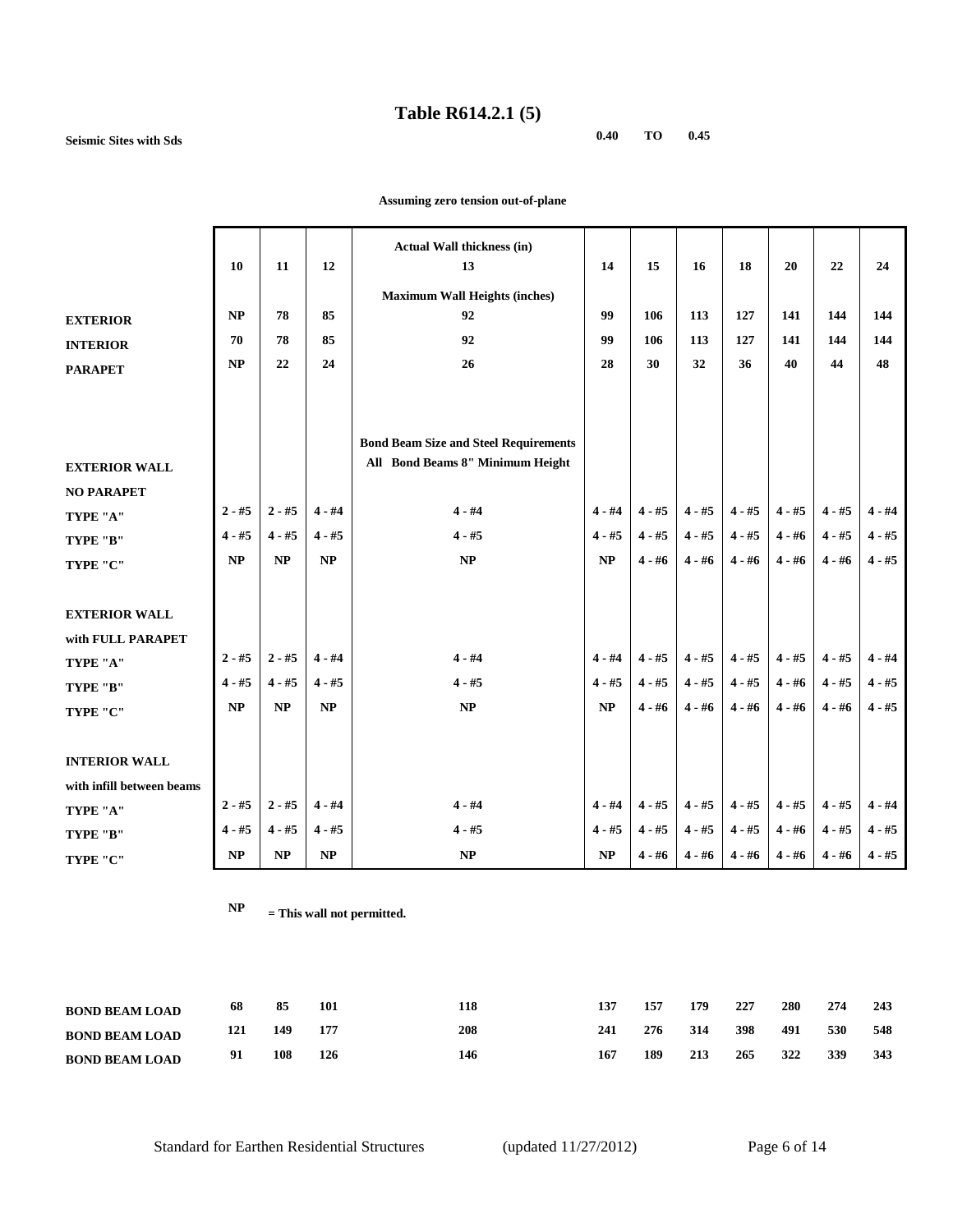### **Table R614.2.1 (6)**

**Seismic Sites with Sds 0.45 TO 0.50**

|                           | 10       | 11       | 12       | <b>Actual Wall thickness (in)</b><br>13      | 14       | 15       | 16       | 18       | 20       | 22       | 24       |
|---------------------------|----------|----------|----------|----------------------------------------------|----------|----------|----------|----------|----------|----------|----------|
|                           |          |          |          | <b>Maximum Wall Heights (inches)</b>         |          |          |          |          |          |          |          |
| <b>EXTERIOR</b>           | NP       | 70       | 76       | 82                                           | 89       | 95       | 101      | 114      | 127      | 140      | 144      |
| <b>INTERIOR</b>           | 63       | 70       | 76       | 82                                           | 89       | 95       | 101      | 114      | 127      | 140      | 144      |
| <b>PARAPET</b>            | NP       | 22       | 24       | 26                                           | 28       | 30       | 32       | 36       | 40       | 44       | 48       |
|                           |          |          |          |                                              |          |          |          |          |          |          |          |
|                           |          |          |          |                                              |          |          |          |          |          |          |          |
|                           |          |          |          | <b>Bond Beam Size and Steel Requirements</b> |          |          |          |          |          |          |          |
| <b>EXTERIOR WALL</b>      |          |          |          | All Bond Beams 8" Minimum Height             |          |          |          |          |          |          |          |
| <b>NO PARAPET</b>         |          |          |          |                                              |          |          |          |          |          |          |          |
| TYPE "A"                  | $2 - #5$ | $2 - #5$ | $4 - #4$ | $4 - #4$                                     | $4 - #4$ | $4 - #5$ | $4 - #5$ | $4 - #5$ | $4 - #5$ | $4 - #5$ | $4 - #5$ |
| TYPE "B"                  | $4 - #5$ | $4 - #5$ | $4 - #5$ | $4 - #5$                                     | $4 - #5$ | $4 - #5$ | $4 - #5$ | $4 - #5$ | $4 - #6$ | $4 - #6$ | $4 - #5$ |
| TYPE "C"                  | NP       | NP       | NP       | $\bf NP$                                     | NP       | $4 - #6$ | $4 - #6$ | $4 - #6$ | $4 - #6$ | $4 - #6$ | $4 - #6$ |
|                           |          |          |          |                                              |          |          |          |          |          |          |          |
| <b>EXTERIOR WALL</b>      |          |          |          |                                              |          |          |          |          |          |          |          |
| with FULL PARAPET         |          |          |          |                                              |          |          |          |          |          |          |          |
| TYPE "A"                  | $2 - #5$ | $2 - #5$ | $4 - #4$ | $4 - #4$                                     | $4 - #4$ | $4 - #5$ | $4 - #5$ | $4 - #5$ | $4 - #5$ | $4 - #5$ | $4 - #5$ |
| TYPE "B"                  | $4 - #5$ | $4 - #5$ | $4 - #5$ | $4 - #5$                                     | $4 - #5$ | $4 - #5$ | $4 - #5$ | $4 - #5$ | $4 - #6$ | $4 - #6$ | $4 - #5$ |
| TYPE "C"                  | NP       | NP       | NP       | NP                                           | NP       | $4 - #6$ | $4 - #6$ | $4 - #6$ | $4 - #6$ | $4 - #6$ | $4 - #6$ |
|                           |          |          |          |                                              |          |          |          |          |          |          |          |
| <b>INTERIOR WALL</b>      |          |          |          |                                              |          |          |          |          |          |          |          |
| with infill between beams |          |          |          |                                              |          |          |          |          |          |          |          |
| TYPE "A"                  | $2 - #5$ | $2 - #5$ | $4 - #4$ | $4 - #4$                                     | $4 - #4$ | $4 - #5$ | $4 - #5$ | $4 - #5$ | $4 - #5$ | $4 - #5$ | $4 - #5$ |
| TYPE "B"                  | $4 - #5$ | $4 - #5$ | $4 - #5$ | $4 - #5$                                     | $4 - #5$ | $4 - #5$ | $4 - #5$ | $4 - #5$ | $4 - #6$ | $4 - #6$ | $4 - #5$ |
| TYPE "C"                  | $\bf NP$ | $\bf NP$ | $\bf NP$ | $\ensuremath{\mathbf{NP}}\xspace$            | $\bf NP$ | $4 - #6$ | $4 - #6$ | $4 - #6$ | $4 - #6$ | $4 - #6$ | $4 - #6$ |

 **Assuming zero tension out-of-plane**

| <b>BOND BEAM LOAD</b> | 70  | 85  | 101 | 118 | 137 | 157 | 179        | 227 | 280 | 338 | 345 |
|-----------------------|-----|-----|-----|-----|-----|-----|------------|-----|-----|-----|-----|
| <b>BOND BEAM LOAD</b> | 129 | 156 | 185 | 218 | 252 | 290 | <b>330</b> | 417 | 515 | 623 | 683 |
| <b>BOND BEAM LOAD</b> | 93  | 110 | 129 | 149 | 170 | 193 | 217        | 269 | 327 | 390 | 417 |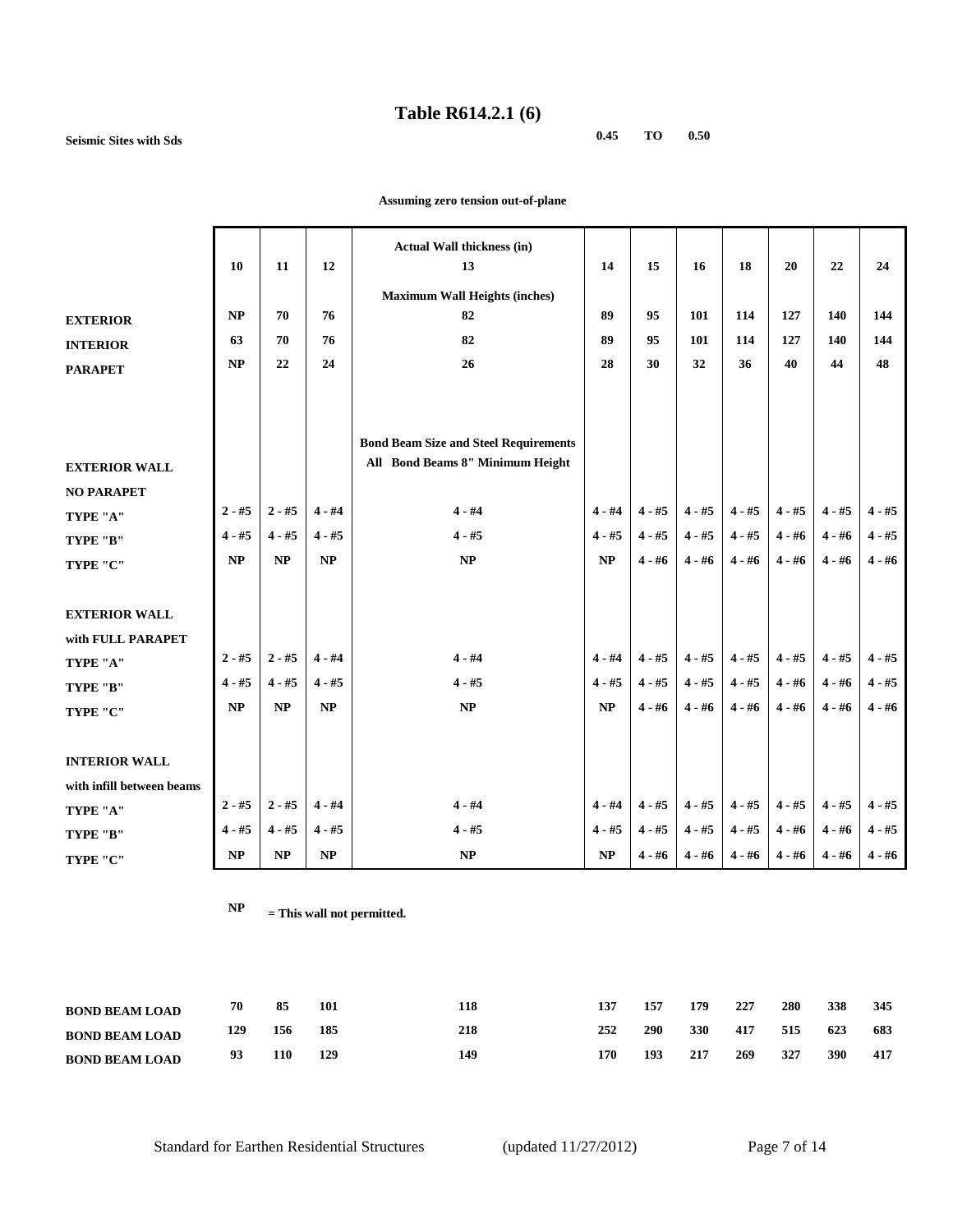**Section R614.2.2 Maximum length.** The maximum length of any earthen wall laterally braced by Bond Beams per Section R614.5.2 shall be 20 feet between perpendicular bracing walls. Any wall in excess of 20 feet shall be designed in accordance with the approved Standard for IBC Earthen Structures.

**Section R614.3 Support conditions.** Earthen walls shall be supported on a solid concrete, solid masonry foundation system the width of which shall be not be less than 1/2 inch narrower than the earthen wall which it supports. Earthen structures shall not be less than 6 inches above adjacent grade.

**Section R614.3.1 Moisture barrier.** A moisture barrier equal to 30 lb asphalt impregnated building paper, or equivalent moisture resistant barrier, shall be installed between the supporting foundation and the earthen wall material.

**Section R614.4 Allowable stresses.** Allowable compressive, tensile and shear stresses in earthen walls shall not exceed the values prescribed in Table R614.4. In determining the stresses in masonry, the effects of all loads and conditions of loading and the influence of all forces affecting the design and strength of the several parts shall be taken into account. Bolts in shear shall be limited to those values in *International Building Code* Table 2109.3.3.1.

**Section R614.4.1 Combined units.** In walls composed of different kinds or grades of units, materials or mortars, the maximum stress shall not exceed the allowable stress for the weakest of the combination of units, materials and mortars of which the wall is composed. The net thickness of any facing unit of earthen materials used to resist stress shall not be less than 3 inches.

When dissimilar materials, (e.g. concrete masonry or steel) are used to support earth wall construction, such elements shall be structurally isolated from other earth wall elements. The design shall recognize, with specific detailing, the effects shrinkage of the earth wall construction may have on the structural integrity of the structure.

| <b>Strength of Unit, Gross Area</b> |              | Allowable Stresses, Gross Sectional Area 1 |                   |
|-------------------------------------|--------------|--------------------------------------------|-------------------|
| Compression:                        | $300$ psi    | <b>Compressive Stress:</b>                 | $30$ psi          |
| Modulus of rupture:                 | $50$ psi     | Allowable tension w/o tensile reinforcing: | $0$ psi           |
| Shear:                              | N/A          | Shear with Special Inspection:             | 8 psi             |
|                                     |              | Shear w/o Special Inspection:              | 4 psi             |
| Modulus of Elasticity:              | $60,000$ psi | Allowable Deflection:                      | Less than $0.5\%$ |

# **TABLE R614.4 ALLOWABLE STRESSES FOR EMPIRICAL DESIGN OF EARTHEN WALL STRUCTURES**

 $1$  Gross cross-sectional are shall be calculated on the actual rather than the nominal dimensions

**Section R614.5 Lateral support.** Earthen walls constructed of earthen units shall be bonded and tied to intersecting earthen walls and laterally supported in the vertical direction in accordance with one of the methods in Section R614.5.2 or Section R614.5.3.

**Section R614.5.2 Bond Beams.** A continuous concrete bond beam system embedded in the earthen walls, designed to provide lateral support for the walls without the aid of additional bracing elements such as roof diaphragm. Bond beams shall be not less than the width of the wall minus 6 and a height of not less than 8 inches. Bond beams shall be reinforced as required by Tables R614.2.1 (1 to 6). Bars shall be placed not more than 1 ½" from the inside face of the form or veneer block as indicated in Figure R614.5.2.1.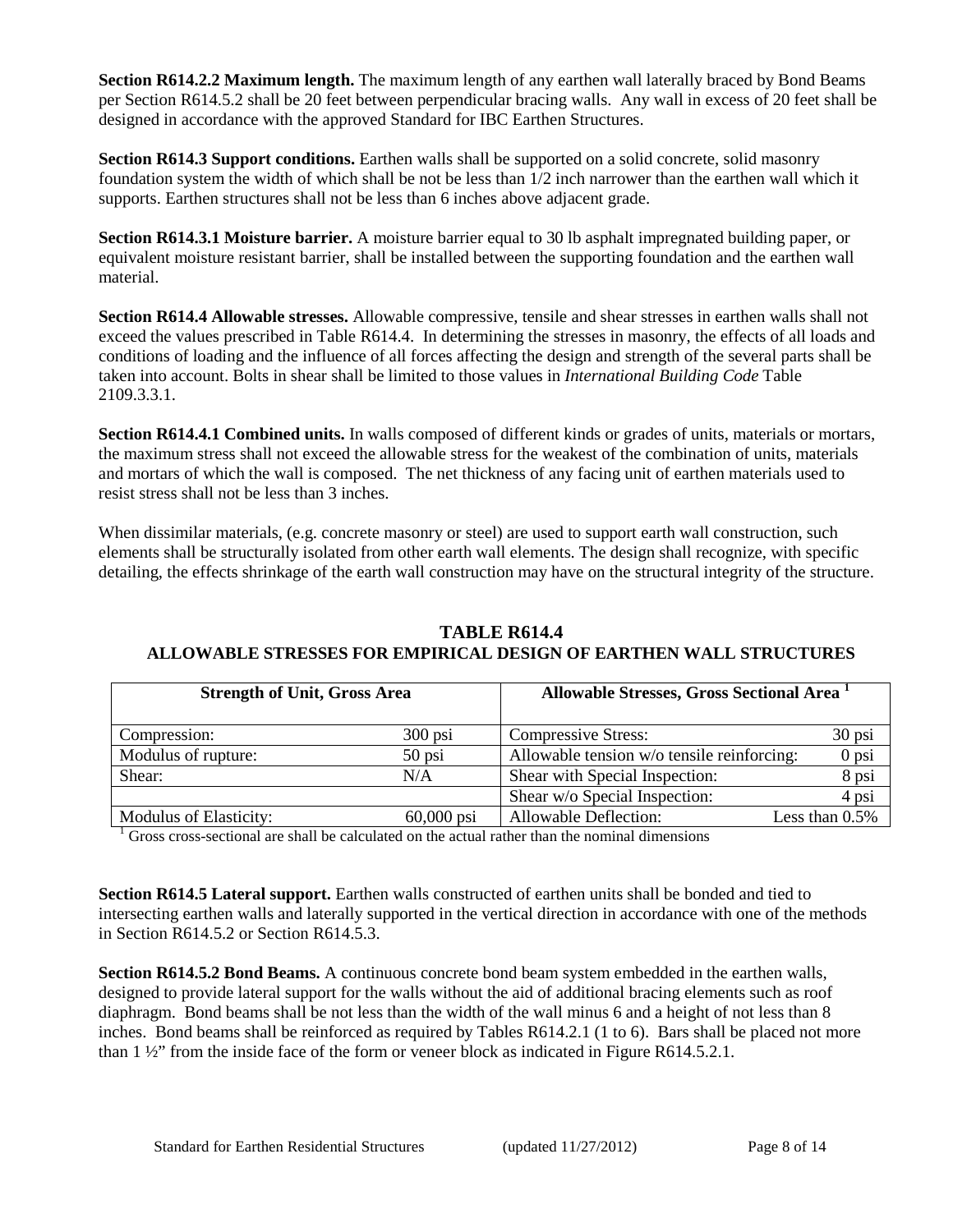

**Section R614.5.2.2.1 Bond beam anchorage.** Bond beams shall be anchored to earthen walls at intervals of not over 48 inches (1219 mm) by a connection with shear strength of not less than 200 lbs per lineal foot plus an additional 25 lbs per lineal foot for every inch of thickness in excess of 16" thick.

**Section R614.5.3 Roof diaphragm.** A roof diaphragm complying with the *International Residential Code* adequate to provide not less than 200 lbs per lineal foot of lateral support may be used to brace earthen walls. Earthen walls shall be anchored to roof diaphragms with connections to resist loads of not less than 200 lbs per lineal foot plus an additional 25 lbs per lineal foot for every inch of thickness in excess of 16" thick. This anchorage shall be tie beams as specified in Section R614.5.3.2 or other anchorage methods of equal strength.

**Section R614.5.3.1 Tie beams.** A tie beam is a concrete or masonry beam built into the earthen wall for the purpose of anchoring the roof diaphragm and transferring the lateral perpendicular and parallel forces. Tie beams shall be provided for all earthen walls laterally braced by a roof diaphragm. Tie beams shall be anchored to the roof diaphragm system at intervals not exceeding 4 feet.

Tie beams shall be not less than  $\frac{1}{2}$  the width of the earthen wall, a minimum of 8 inches high and reinforced with 2 - #4 reinforcing bars.

**Section R614.5.3.2 Tie beam anchorage.** Tie beams shall be anchored to earthen walls at intervals of not over 48 inches by a connection with shear strength of not less than 200 lbs per lineal foot plus an additional 25 lbs per lineal foot for every inch of thickness in excess of 16" thick.

**Section R614.6 Lintels.** Earthen walls over openings shall be supported by steel lintels, reinforced concrete or masonry lintels or earthen arches designed to support load imposed. Lintels shall not be supported by rigid structural columns, frames or posts with rigidities greater than the earthen wall unless the design allows for the potential for differential settlements.

Small openings less than 12" may be constructed without structural lintels.

**Section R614.7 Shear walls.** Earthen walls subject to in-plane loads shall be designed with at least one earthen wall shear panel, at least 4 feet long, free of openings, with a length as computed by formula R614.7-1.

 $L = (Sqrt PL \times Sds \times 4)$  **Equation R614.7-1** 

Where:

 $L =$ Length of shear panel

PL = Sum of overall length of walls perpendicular to the panel.

Sds = Sds factor as determined by the *International Building Code*.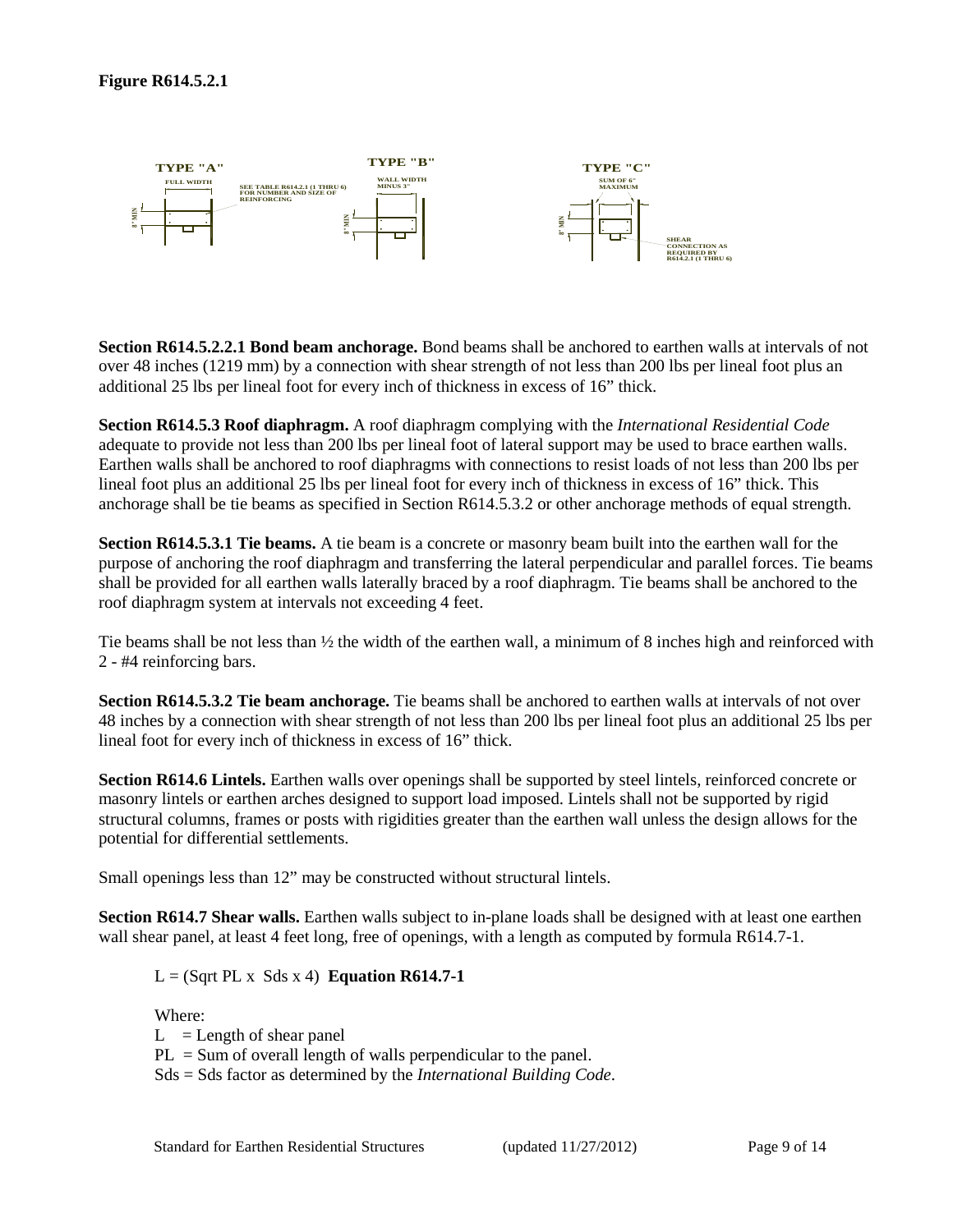**Section R614.8 Jambs at openings.** Portions of walls between openings or corner shall be constructed with lengths of not less than 1 ½ times the thickness of the wall in which they occur.

**Section R614.9 Piers.** The thickness of isolated earthen piers shall be not less than 1 ½ times those wall thickness values indicated in Table R614.2.1(1 to 6). When structural posts or columns are provided within the pier ties, attachments shall be provided to the earthen wall system to laterally secure it.

**Section R614.9.1 Pier Cap.** A solid concrete cap shall be provided at the top of load bearing piers under all concentrated loads. The cap shall cover not less than 50% of the top of the pier.

**Section R614.10 Chases.** Chases and recesses in earthen walls shall not be deeper than one-half the thickness of the wall. The maximum length of a horizontal chase or horizontal projection shall not exceed 4 feet and shall have at least 8 inches of masonry in back of the chases and recesses and between adjacent chases or recesses and the jambs of openings. Chases and recesses in earthen walls shall be designed and constructed so as not to reduce the required strength or required fire resistance of the wall and in no case shall a chase or recess be permitted within the required area of a pier. Masonry directly above chases or recesses wider than 12 inches shall be supported on noncombustible lintels.

**Section R614.11 Stack bond.** When the earthen wall is constructed of units (e.g. adobe brick), units shall not be laid in stack bond. Units shall, in all locations throughout the wall system, overlap the courses below by not less than one-third the dimension of the units.

**Section R614.12 Metal reinforcement.** In addition to bonding earthen walls shall be anchored at their intersections, all walls shall be reinforced with joint reinforcement at vertical intervals of not more than 16 inches. Horizontal reinforcement shall be continuous at the intersections. Reinforcement shall be not more than 4 inches narrower than the wall thickness.

**Section R614.13 Veneer.** All veneers using earthen materials shall be installed in accordance with this section. Such veneers shall be installed with a noncombustible foundation, over concrete masonry, a backing of wood or cold-formed steel and shall be limited to the first story above grade and be not less than 4 inches or greater than 8 inches in thickness. Veneers shall not exceed a height of over 20 times their thickness without structural vertical support.

**Section R614.13.1 Anchorage.** Earth units shall be anchored to the supporting wall with a corrosion-resistant veneer tie system mechanically attached to continuous horizontal joint reinforcement continuously installed in the veneer bed joint not less than 16 inches on center vertically. When earth mortar systems are used the tie system shall prevent the accumulation of mortar at the base of the veneer. Conventional brick ties shall not be used to anchor earth units.

**Section R614.13.2 Air space.** The veneer shall be separated from the sheathing by an air space of a minimum of 1 inch but not more than 2 inches. A moisture-resistant barrier or 15 lb asphalt-saturated felt shall be provided except when veneer is applied over concrete masonry or concrete backing.

**Section R614.13.3 Flashing.** Approved corrosion-resistive flashing shall be provided in the exterior wall envelope in such a manner as to prevent entry of water into the wall cavity or penetration of water into the building structural framing components. The flashing shall extend to the surface of the exterior wall finish and shall be installed to prevent water from reentering the exterior wall envelope. Flashing shall be located beneath the first course of veneer, and at other points of support, including structural floors, shelf angles and lintels. Approved corrosion-resisting flashing shall be installed at all of the following locations:

- 1. At top of all exterior window and door openings in such a manner as to be leak proof.
- 2. At the intersection of chimneys or other masonry construction with frame or stucco walls, with projecting lips on both sides under stucco copings.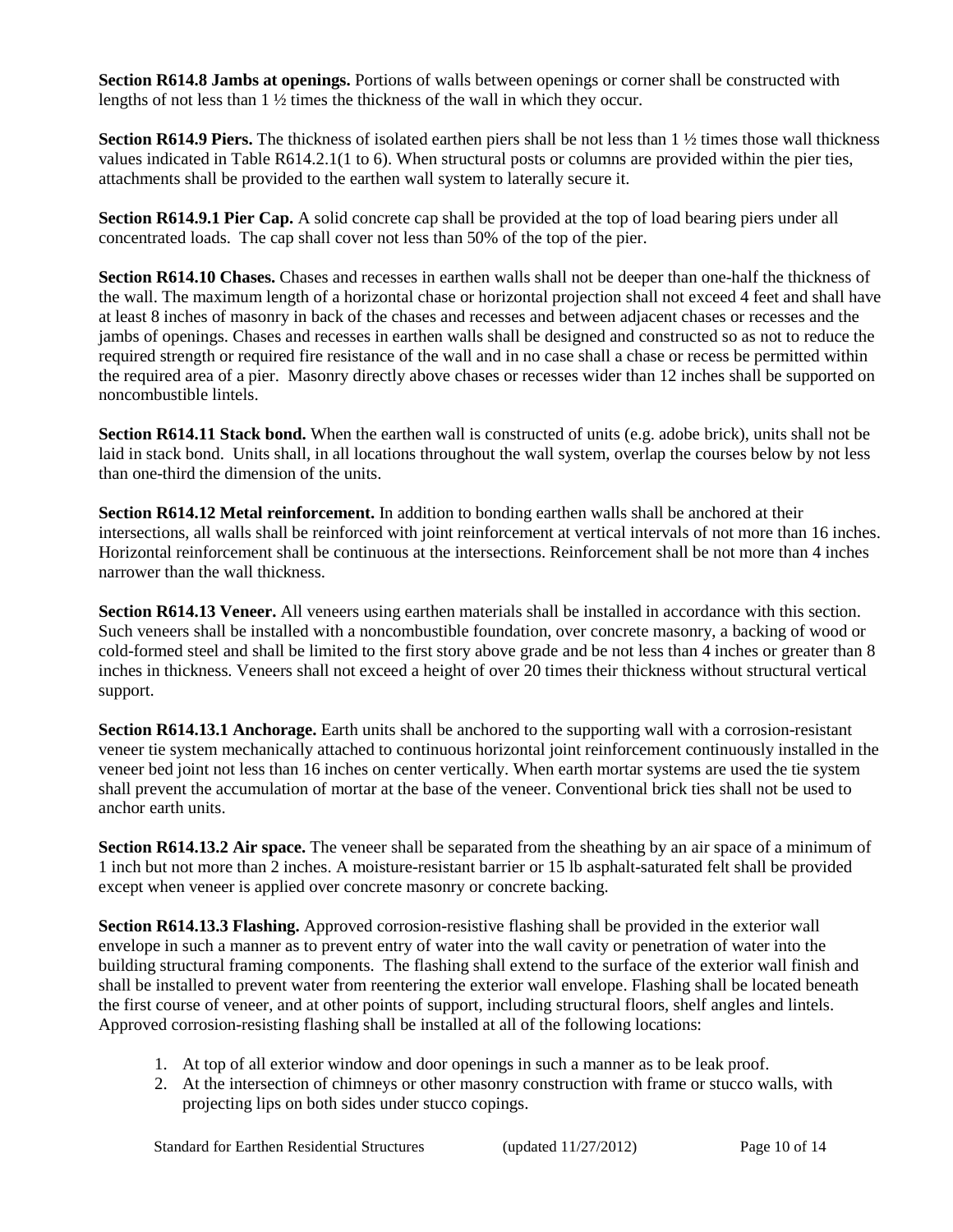- 3. Under and at the ends of masonry, wood or metal copings and sills.
- 4. Where exterior porches, decks or stairs attach to a wall or floor assembly of wood–frame construction.
- 5. At wall and roof intersections.

**Section R614.13.4 Weep holes.** Weep holes shall be provided in the outside withe of masonry walls at a maximum spacing of 33 inches on center. Weep holes shall not be less than 3/16 inches in diameter. Weep holes shall be located immediately above the flashing.

**Section R614.13.5 Plaster veneer.** Both interior and exterior faces of earthen walls which are to be plastered with cement plaster shall be lathed and plastered in accordance the *International Residential Code*.

**Section R614.14 Buttresses.** Earthen walls used as buttresses shall not extend beyond an average length perpendicular to the wall to be braced a distance of 6 feet without consideration to out-of-plane bending of the buttress.

**Section R614.15 Gable end walls.** Gable end walls shall be constructed using veneer construction or shall be provided with lateral bracing to prevent overturning designed in accordance with the approved Standard for IBC Earthen Structures.

**Section R614.16 Ledgers.** Ledgers shall not be used to support vertical live and dead loads in excess of 75 lbs per lineal foot.

**Section R614.17 Construction documents**. Drawings for earthen structures shall include the following:

- 1. The Sds number of the site.
- 2. The wind speed and site exposure coefficient of the site.
- 3. The material standard to which the earthen materials will comply.
- 4. The foundation supporting system and moisture barrier material.
- 5. The length, height and thickness in the actual dimensions of all earthen walls and parapets.
- 6. The bond beam or tie beam construction and attachment method to the earthen wall.
- 7. Lintel design, construction and end bearing area.
- 8. Veneer dimensions, attachment methods, moisture barrier and supporting structure.
- 9. Flashing materials and installation.
- 10. Metal reinforcement type and location.

**Section R614.18 Corbeled wall elements.** The maximum corbeled projection beyond the face of the wall shall not be more than one fourth of the wall thickness.

**Section R614.19 Material standards.** The materials used in earthen wall structures shall comply with the following material standards. For each of the tests prescribed in these standards, five full size sample units shall be selected at random from each lot of units of fraction thereof produced. Mass wall systems such as rammed earth shall provide at least five tests for each required standard test series.

**Section R614.19.1 Manufacturers of earthen materials.** Established manufacturers of earthen materials shall certify compliance with these standards. Copies of their periodic testing shall be supplied to the building official when requested. Literature, advertising and other information supplied by the manufacturer to designers and users of earthen materials shall include the actual dimensions of units, not nominal dimensions.

**Section R614.19.2 Onsite earthen materials.** Earthen units, mortar, rammed earth wall materials mined, mixed, formulated, and or molded on site shall be tested for compliance with these standards. For individual structures, a set of tests shall be provided for the first 2500 square feet of wall and an additional test for each additional 2500 square feet or portion thereof in the structure. At least one set of tests shall be made for each structure and for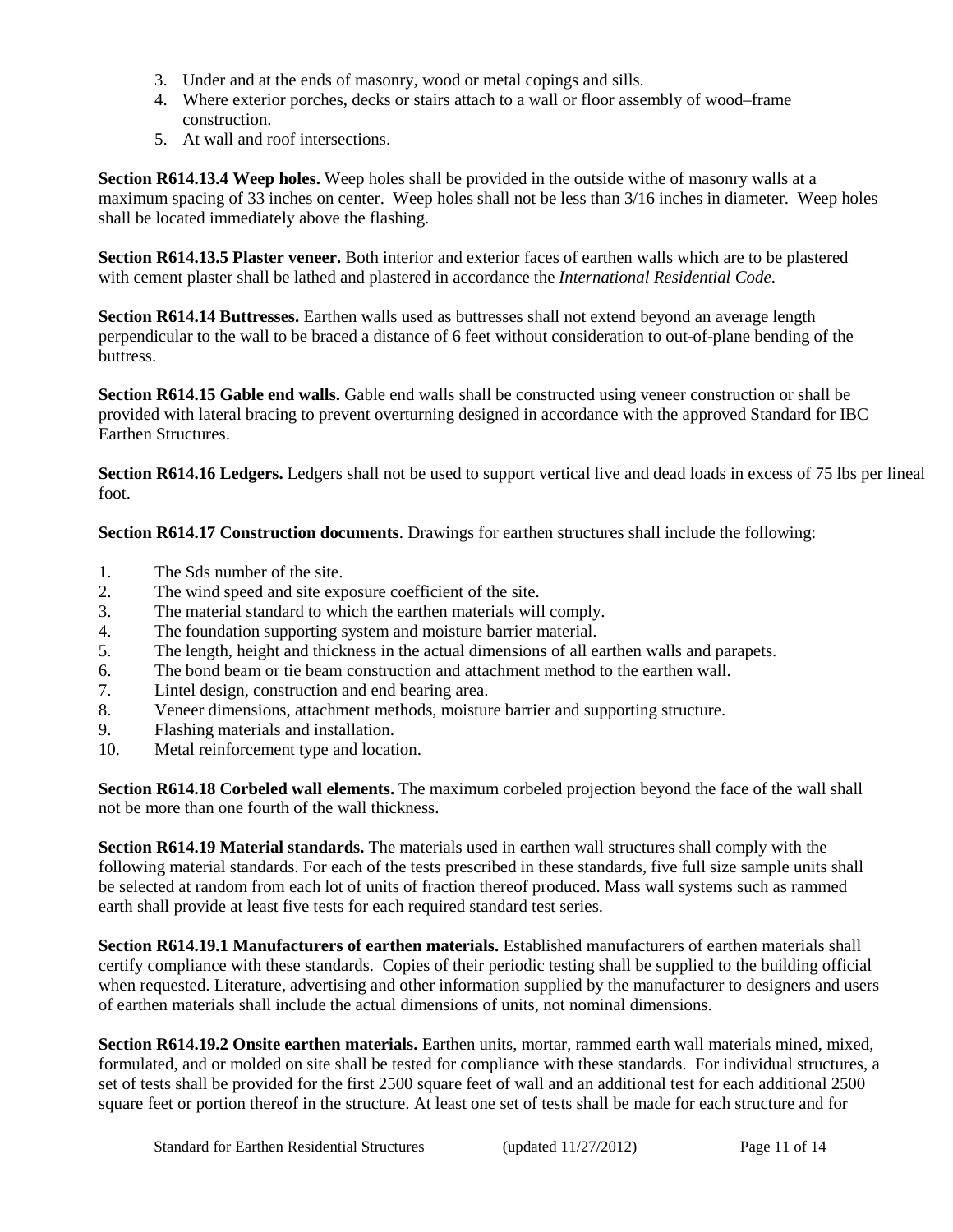each 2500 square feet of patio wall. The fabricator of the materials used in the project shall certify in writing to the building official compliance with these standards. The certification shall include the number of units site molded, size of the units, volume of material used as mortar, dates of fabrication, and results of testing of the material. If materials from established manufacturers and onsite materials are used in the project, copies of records including sources, quantities, and location of use within the structure shall be provided to the building official upon request.

**Section R614.19.3 Categories of earthen materials.** Type I, II, III, and IV earthen materials are approved for use.

Exception: Type I adobe shall only be used for repairs and small additions in which new walls do not exceed 10% of the surface area of existing walls of Type I construction and for structures constructed of a similar material system and for projects requiring this class of materials to meet historic guidelines.

Required plaster veneer. Adobe of Type I and II shall be protected on the exterior with exterior plaster meeting the requirements of *International Residential Code* applied over wire lath. Type I and II adobe shall not be used within 4 inches of the floor or at the top of parapet walls or near potential sources of water which may affect the stability of the earth wall system. Other Types of adobe may be left unplastered and may be used without separation from the floor.

Adobe units and mortar. Moisture resistant stabilized adobe units and mortar shall meet the following testing standards as indicated in Table. Type S Portland cement mortar may be used for Type II, III, and IV adobe in lieu of earth mortar.

| $\frac{1}{2}$ and $\frac{1}{2}$ and $\frac{1}{2}$ and $\frac{1}{2}$ and $\frac{1}{2}$ and $\frac{1}{2}$ and $\frac{1}{2}$ and $\frac{1}{2}$ and $\frac{1}{2}$ and $\frac{1}{2}$ and $\frac{1}{2}$ and $\frac{1}{2}$ and $\frac{1}{2}$ and $\frac{1}{2}$ and $\frac{1}{2}$ and $\frac{1}{2}$ a |                    |                       |                    |                           |                                             |                          |
|-----------------------------------------------------------------------------------------------------------------------------------------------------------------------------------------------------------------------------------------------------------------------------------------------|--------------------|-----------------------|--------------------|---------------------------|---------------------------------------------|--------------------------|
| Material<br><b>Type</b>                                                                                                                                                                                                                                                                       | Compression<br>Dry | Compression<br>Wet    | Modulus<br>Rupture | Absorption<br>$-2.5%$     | Absorption<br>$5.0\%$                       | ω<br>Moisture<br>Content |
|                                                                                                                                                                                                                                                                                               | X                  |                       | X                  |                           |                                             | X                        |
| $\rm II$                                                                                                                                                                                                                                                                                      | X                  |                       | X                  |                           | X                                           | X                        |
| $\rm III$                                                                                                                                                                                                                                                                                     | X                  |                       | X                  | X                         |                                             | X                        |
| IV                                                                                                                                                                                                                                                                                            |                    | X                     | X                  |                           |                                             | X                        |
| $ -$<br>$\rightarrow$                                                                                                                                                                                                                                                                         | <b>CONTRACTOR</b>  | $\cdot$ $\cdot$<br>и. | $\sim$             | $\mathbf{r}$<br>$\cdot$ . | $\cdot$<br>$\cdot$ $\cdot$<br>$\sim$ $\sim$ |                          |

#### **Table R614.19.3 Required Tests by Material Type**

**X** Indicates that material must pass the test standards prescribed in this Section.

**Section R614.19.3.1 Dry compression strength.** Determine the compressive strength of the required number of samples in accordance with the following:

- 1. Dry the specimen. Dry the specimen at a temperature of  $85^{\circ}$  F+-15<sup>o</sup> F in an atmosphere having relative humidity of not more than 50 percent. Weigh the specimen at one-day intervals until constant weight is attained.
- 2. Cap the specimen. The specimen may be suitably capped with calcined gypsum mortar or the bearing surfaces may be rubbed smooth and true. Then calcined gypsum is used for capping, conduct the test after the capping has set and the specimen has been dried to constant weight in accordance with item 1 of this section.
- 3. Test the Specimen. Test the specimens in the position in which the earthen unit is designed to be used. And bed on and cap with a felt pad not less than  $1/8$  inch or more than  $\frac{1}{4}$  inch in thickness.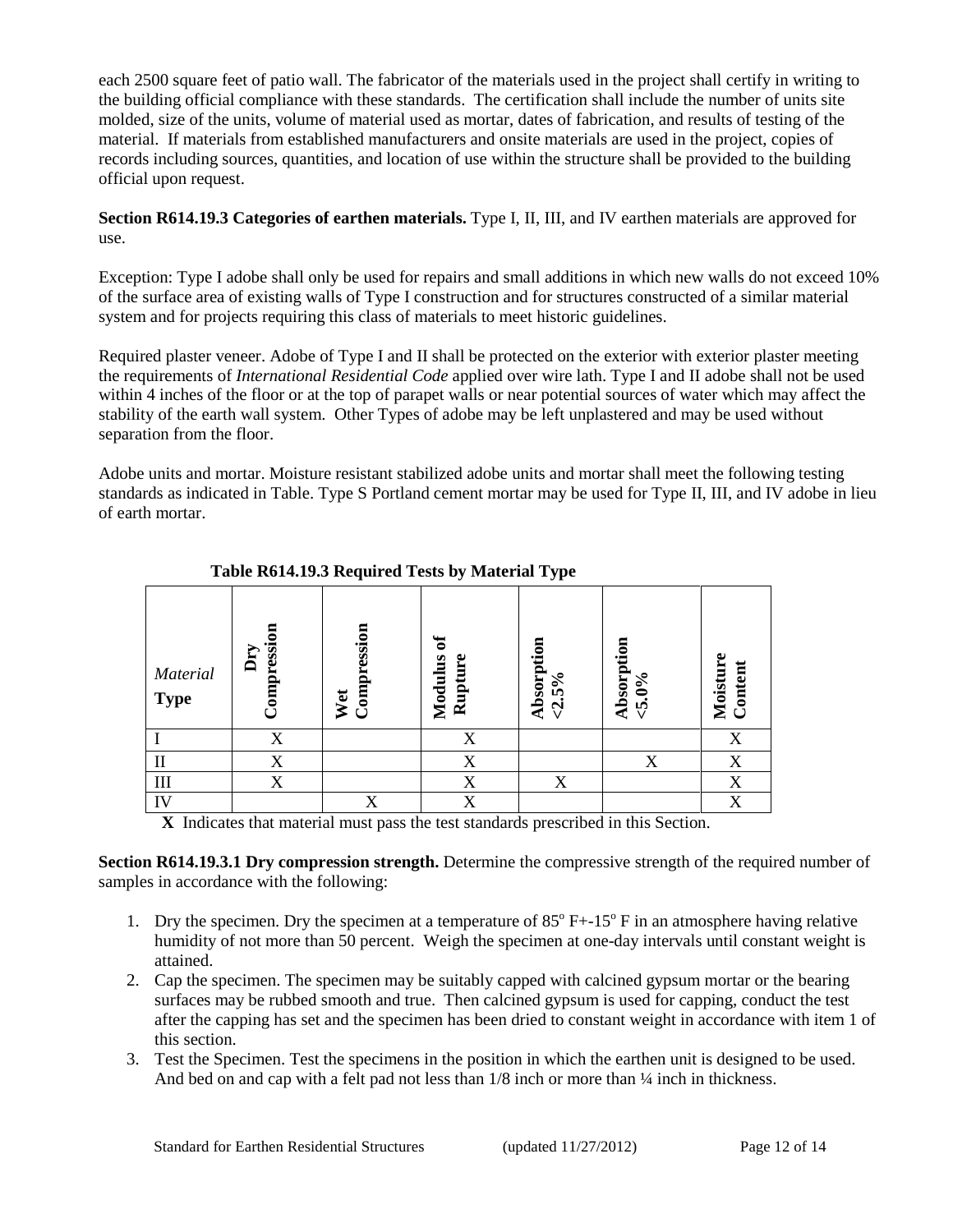- 4. Testing equipment. The loading head shall completely cover the bearing area of the specimen and the applied load shall be transmitted through a spherical bearing block of proper design. The speed of the moving head of the testing machine shall not be more than 0.05 inch per minute.
- 5. Reporting results. Calculate the average compressive strength of the specimens tested and report this as the compressive strength of the block. Units shall have an average dry compressive strength of 300 psi and no individual unit may have a strength of less than 250 psi.

**Section R614.19.3.2 Wet compression strength.** Determine the compressive strength of the required number of specimen in accordance with the following:

- 1. Wetting the specimen. Submerge the specimen under water for not less than 8 hours or longer as required until fully saturated.
- 2. Test the specimen. Immediately test the specimen in the position in which the earthen unit is designed to be used. And bed on and cap with a felt pad not less than 1/8 inch or more than ¼ inch in thickness.
- 3. Testing equipment. The loading head shall completely cover the bearing area of the specimen and the applied load shall be transmitted through a spherical bearing block of proper design. The speed of the moving head of the testing machine shall not be more than 0.05 inch per minute.
- 4. Reporting results. Calculate the average compressive strength of the specimens tested and report this as the compressive strength of the block. Adobe units shall have an average wet compressive strength of 300 psi. Five samples shall be tested and no individual unit may have a wet compressive strength of less than 250 psi.

**Section R614.19.3.3 Modulus of rupture.** Adobe units shall have an average modulus of rupture of 50 psi when tested in accordance with the following procedure. Five samples shall be tested and no individual unit shall have a modulus of rupture of less than 35 psi.

**Section R614.19.3.3.1 Support conditions.** A cured unit shall be simply supported by 2-inch-diameter cylindrical supports located 2 inches in from each end and extending the full width of the unit.

**Section R614.19.3.3.2 Loading conditions.** A 2-inch-diameter cylinder shall be placed at mid-span parallel to the supports.

**Section R614.19.3.3.3 Testing procedure.** A vertical load shall be applied to the cylinder at the rate of 500 pounds per minute until failure occurs.

**Section R614.19.3.3.4 Modulus of rupture determination.** The modulus of rupture shall be determined by the formula:

## Fr = 3WLs/2bt2 **Equation 2116.3.3.4-1**

Where, for the purposes of this section only:

- $b =$  Width of the test specimen measured parallel to the loading cylinder, inches.
- $fr =$  Modulus of rupture, psi.
- Ls = Distance between supports, inches.
- $T =$  Thickness of the text specimen measured parallel to the direction of load, inches.
- $W =$ The applied load at failure, pounds.

**Section R614.19.3.4 Absorption less than 2.5%.** A 4-inch cube, cut from an adobe unit fried to a constant weight in a ventilated oven at 212 degrees F to 239 degrees F, shall not absorb more than 2 ½ percent moisture by weight when placed upon a constantly water-saturated, porous surface for 7 days. A minimum of five specimens shall be tested and each specimen shall be cut from a separate unit.